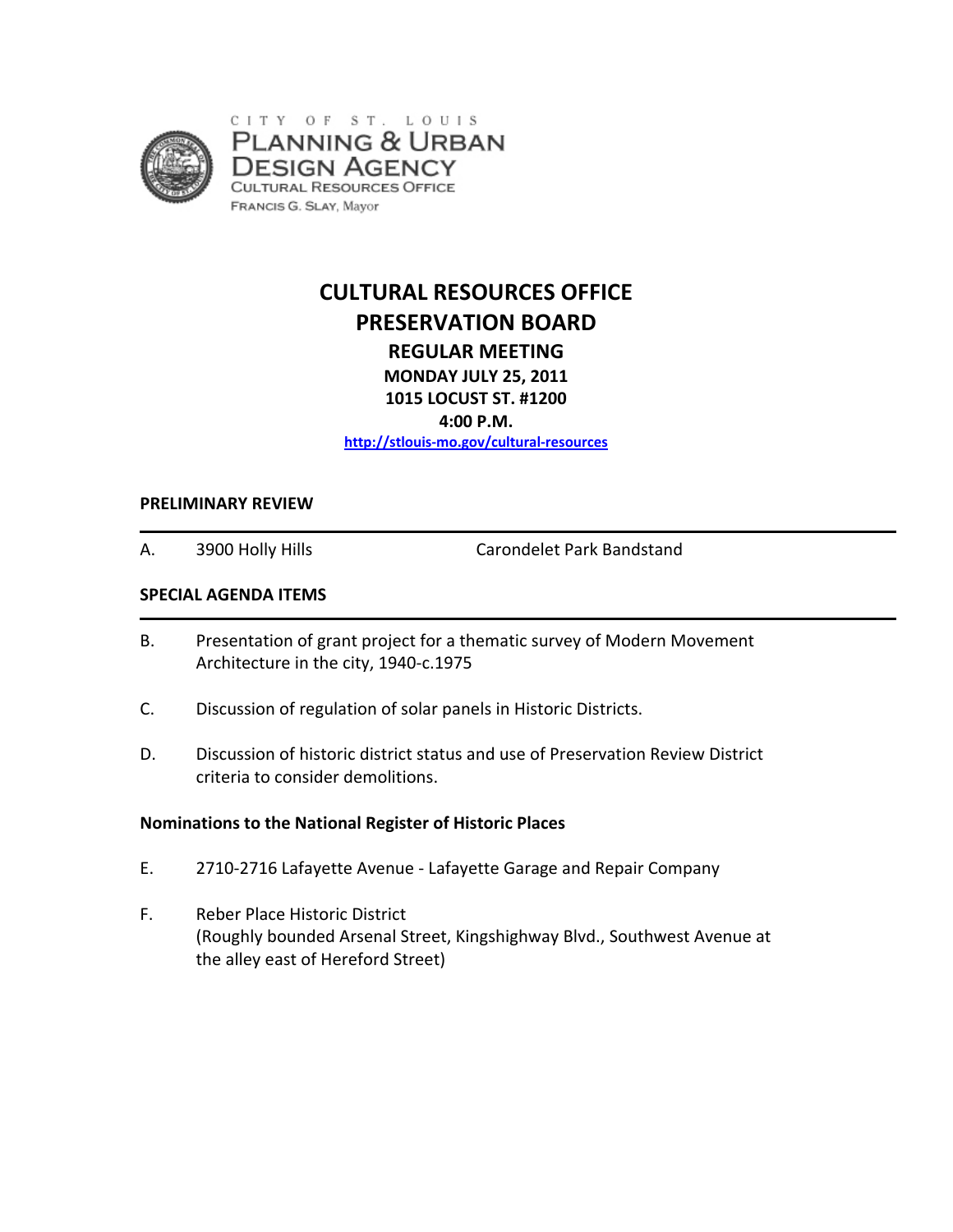

**A.**

 $\underline{\texttt{C}} \ \texttt{I} \ \texttt{T} \ \texttt{Y} \quad \texttt{O} \ \texttt{F} \quad \texttt{S} \ \texttt{T} \ . \quad \texttt{L} \ \texttt{O} \ \texttt{U} \ \texttt{I} \ \texttt{S}$ PLANNING & URBAN **DESIGN AGENCY**<br>CULTURAL RESOURCES OFFICE FRANCIS G. SLAY, Mayor

**DATE: July 25, 2011**

| <b>FROM:</b>         | Jan Cameron, Administrator, Cultural Resources Office                 |
|----------------------|-----------------------------------------------------------------------|
| SUBJECT:             | Preliminary review to construct a new bandstand in Carondelet Park to |
|                      | replace the one that burned in June, 2011                             |
| ADDRESS:             | <b>Carondelet Park, 3900 Holly Hills</b>                              |
| <b>JURISDICTION:</b> | Carondelet Park - Ward 13                                             |



**SITE OF BURNED BANDSTAND**



**Owner and Applicant:**  City of St. Louis Parks Division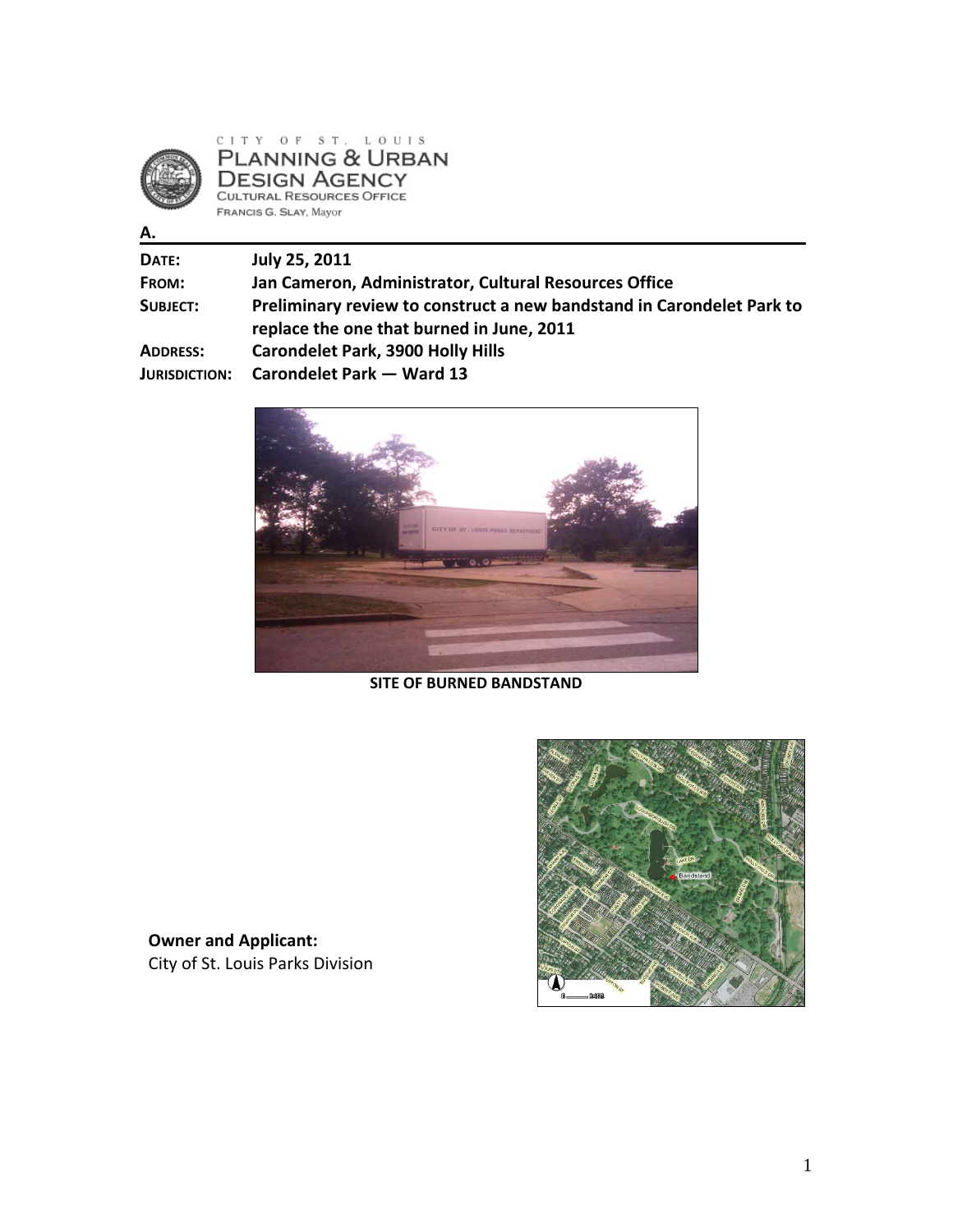

**FORMER BANDSTAND**

### **BACKGROUND:**

The recently burned Carondelet Park Bandstand was constructed c. 1916 and was located southeast of the Boathouse, near the lake. Rectangular in plan, the raised base of the structure was sheathed in horizontal boards to screen the foundation piers. A straightforward set of open wood stairs, at the center of the long side of the structure, led up to the bandstand. A large, hipped roof with wide, closed eaves and a simple fascia board was supported on delicate wood columns with routed edge details which were topped by large decorative brackets. A simple wood balustrade with square balusters ran between the columns.

On Tuesday June  $7<sup>th</sup>$  2011 a fire destroyed the gazebo. According to reports, the fire was so destructive and the damage was so complete that the actual cause of the fire could not be determined. Within a few days of the fire the City announced plans to rebuild the historic bandstand.

Parks Director Gary Bess stated that while they certainly couldn't replicate what was there originally, there are some alternative materials on the market like, metal and fiberglass that can be utilized to look like Victorian‐style structures, with the same type of roof line that the original possessed. Director Bess said the money to rebuild the gazebo would come from a park tax that was was instituted in 1995. There is also planning underway to protect extant wooden structures in Carondelet with fire‐ resistant coatings.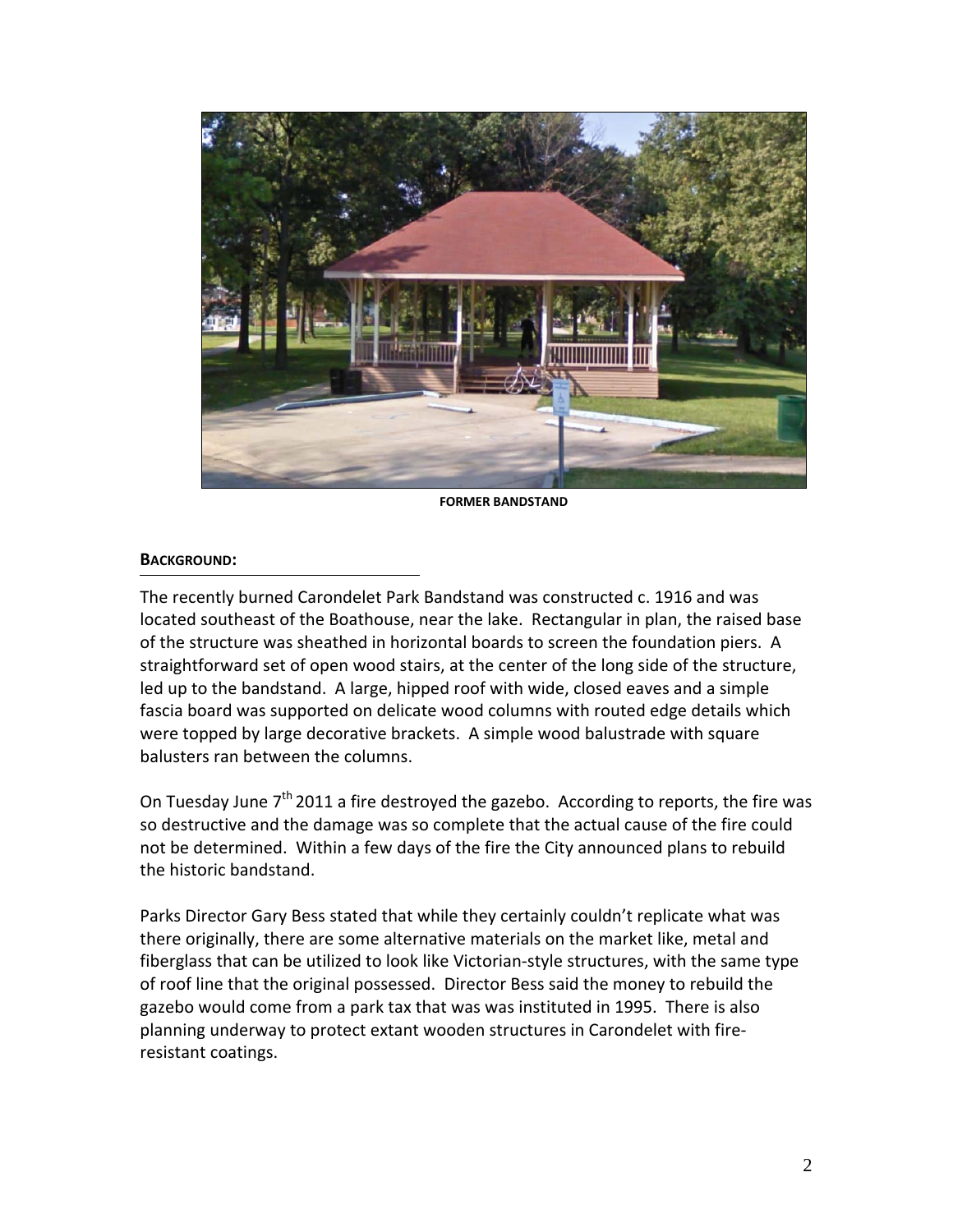### **RELEVANT LEGISLATION:**

*Excerpt from Ordinance 68689, Part VI – Public Structures, Monuments and Fixtures SECTION FIFTY‐TWO. Exterior design review of Structures or fixtures paid for by City or erected upon or extending over public streets, parks, etc.* 

*No construction of any building, arch, gate, fence or other fixture which is to be paid for either wholly or in part by the City from general revenue funds of the City shall be begun unless the exterior design thereof shall have been submitted to the Preservation Board and recommendations made by it, except as herein provided, before the final approval thereof by the officer or other person having authority to contract therefor. The approval of the Preservation Board shall be required in respect to all fixtures or Structures belonging to any person which shall be erected upon or extending over any public street, highway, stream, lake, square, park or other public place within the City, except as provided in this ordinance. In deeds or leases for land made by the City, restrictions may be imposed requiring that the design and location of Structures to be altered or erected thereon shall be first approved by the Preservation Board. Nothing requiring the recommendation or approval of the Preservation Board as provided in this section or Section Fifty‐One of this ordinance shall be changed in exterior design or location without its approval; provided, that, in case of dispute, the Board of Public Service shall be the final arbiter and its decision shall prevail. If the Preservation Board fails to act upon any matter submitted to it under this section within 45 days after such submission, its approval of the matter submitted shall be presumed.*

### **CONTACT:**

Jan Cameron Planning and Urban Design, Cultural Resources Office Telephone: 314‐622‐3400 x 216 Fax: 314‐622‐3413 E‐Mail: cameronj@stlouiscity.com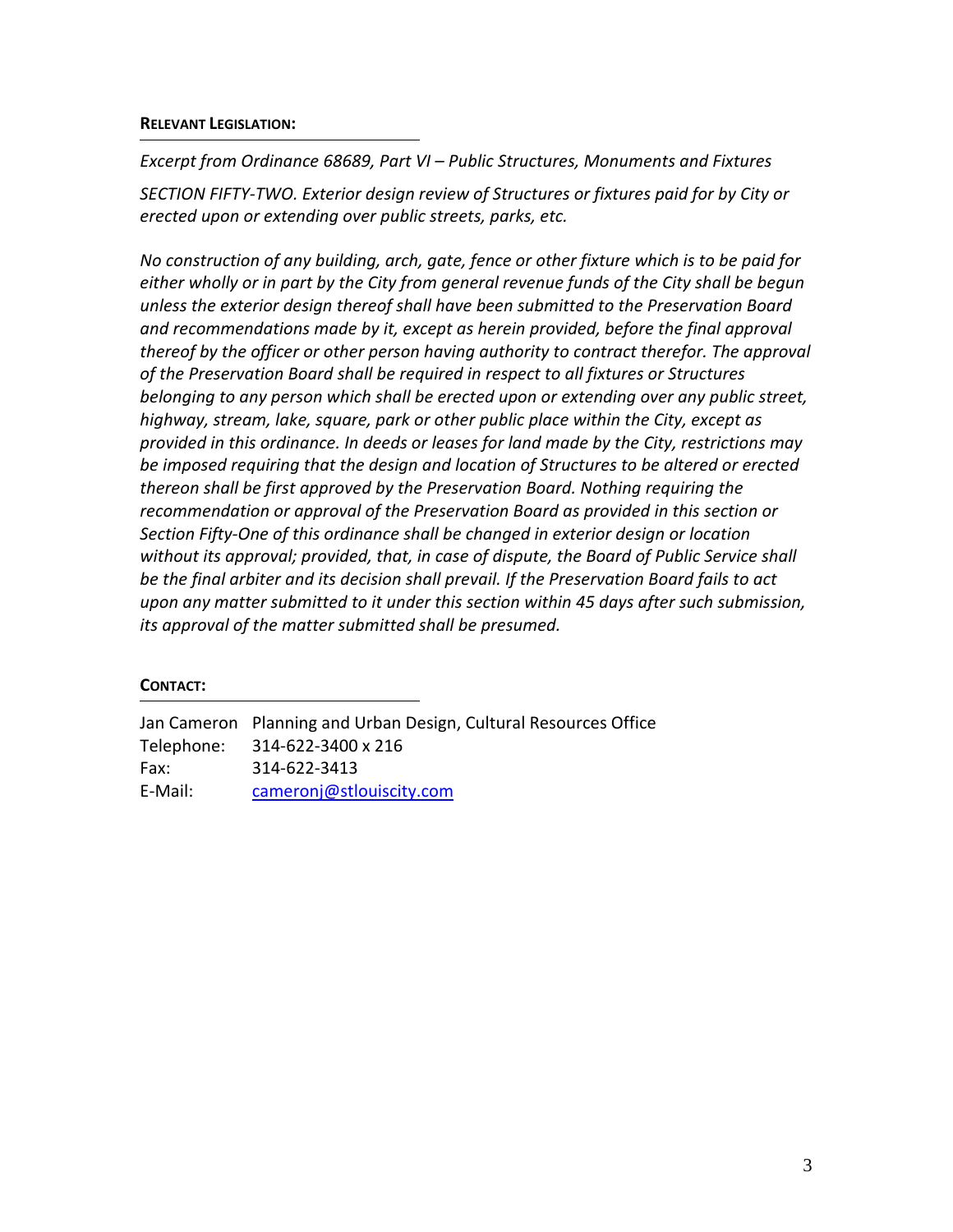

CITY OF ST. LOUIS **PLANNING & URBAN DESIGN AGENCY CULTURAL RESOURCES OFFICE** FRANCIS G. SLAY, Mayor

**C.**

| DATE:           | July 25, 2011                                                                      |
|-----------------|------------------------------------------------------------------------------------|
| STAFF:          | Andrea Gagen, Historic Preservation Planner, Cultural Resources Office             |
| SUBJECT:        | Nomination to the National Register for the Lafayette Garage and Repair<br>Company |
| <b>ADDRESS:</b> | 2710-16 Lafayette Avenue                                                           |
| WARD:           | b                                                                                  |



#### **OWNERS:**

Sheila Burkett, Tuxedo Park Leasing, LLC

#### **PREPARER:**

Lafser & Associates

### **PURPOSE:**

To review a single property nomination to the National Register of Historic Places.

#### **RECOMMENDATION:**

The Preservation Board should direct the staff to prepare a report for the State Historic Preservation Office stating that the building meets the requirements of National Register Criterion A.

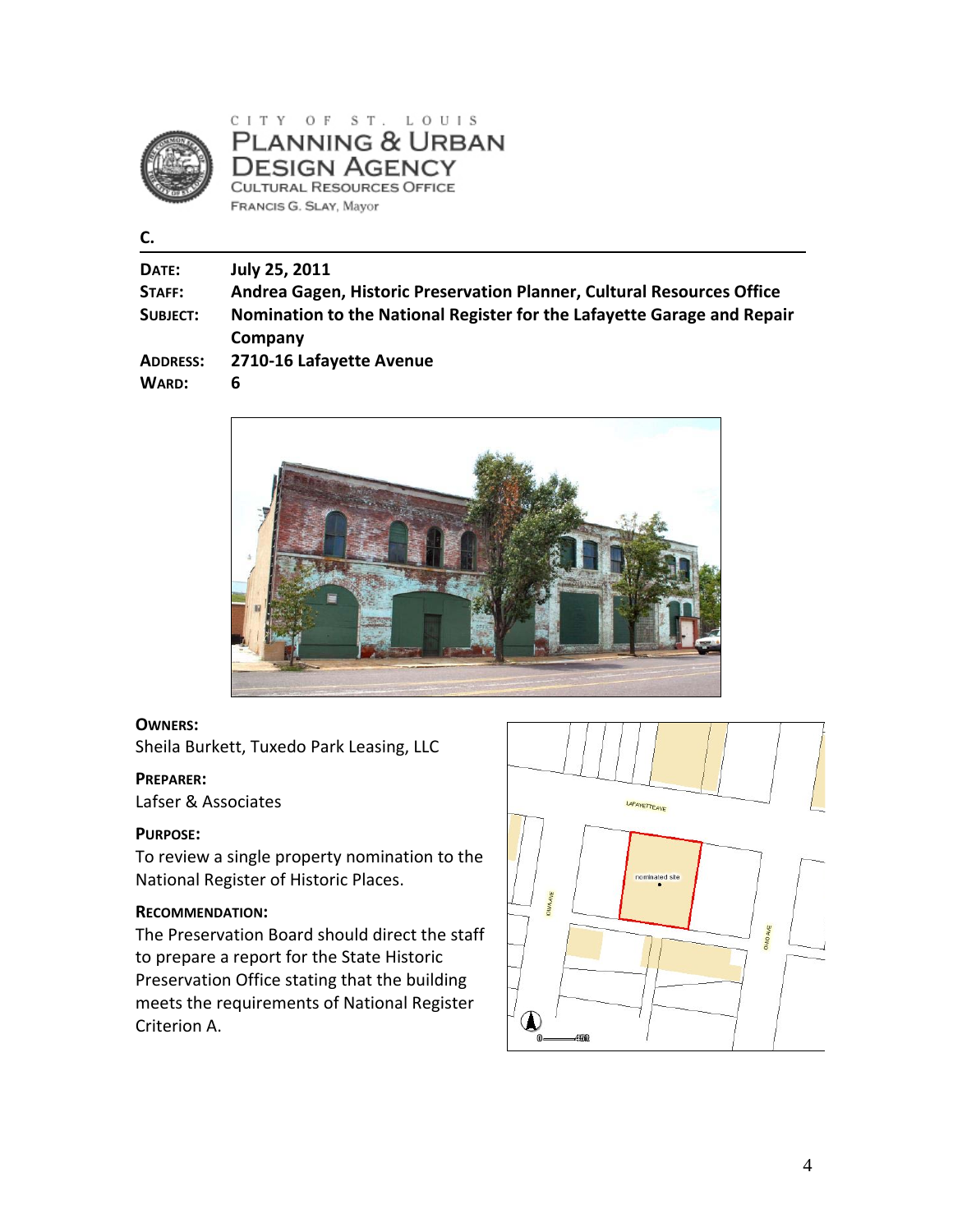### **PROPOSAL:**

The Lafayette Garage and Repair Company property is in the process of being nominated to the National Register of Historic Places (NRHP). The State Historic Preservation Office is required under the National Historic Preservation Act to submit all nominations for buildings within the City to the Preservation Board for review and comment, prior to presenting them before the Missouri Advisory Council and the Department of the Interior.

### **RELEVANT LEGISLATION:**

**Section 101(c)(2)(A) of the National Historic Preservation Act of 1996 (amended)**  Before a property within the jurisdiction of the certified local government may be considered by the State to be nominated to the Secretary for inclusion on the National Register, the State Historic Preservation Officer shall notify the owner, the applicable chief local elected official and the local historic preservation commission. The commission, after reasonable opportunity for public comment, shall prepare a report as to whether or not such property, in its opinion, meets the criteria of the National Register.

## **PROPERTY SUMMARY:**

The Lafayette Garage and Repair Company property is eligible under Criterion A for Commerce. The two, two‐story brick buildings were constructed c. 1890 and 1903, both as part of livery businesses. The buildings were later used to house a service station, repair shop and an automotive dealership. These automotive uses make the building eligible for consideration under the Multiple Property Document, *Historic Auto‐Related Resources of St. Louis* under the context "Marketing and Servicing the Automobile in St. Louis, circa 1900‐1955."

### **CONTACT:**

| Andrea Gagen | Planning and Urban Design, Cultural Resources Office |
|--------------|------------------------------------------------------|
| Telephone:   | 314-622-3400 x 216                                   |
| Fax:         | 314-259-3406                                         |
| E-Mail:      | gagena@stlouiscity.com                               |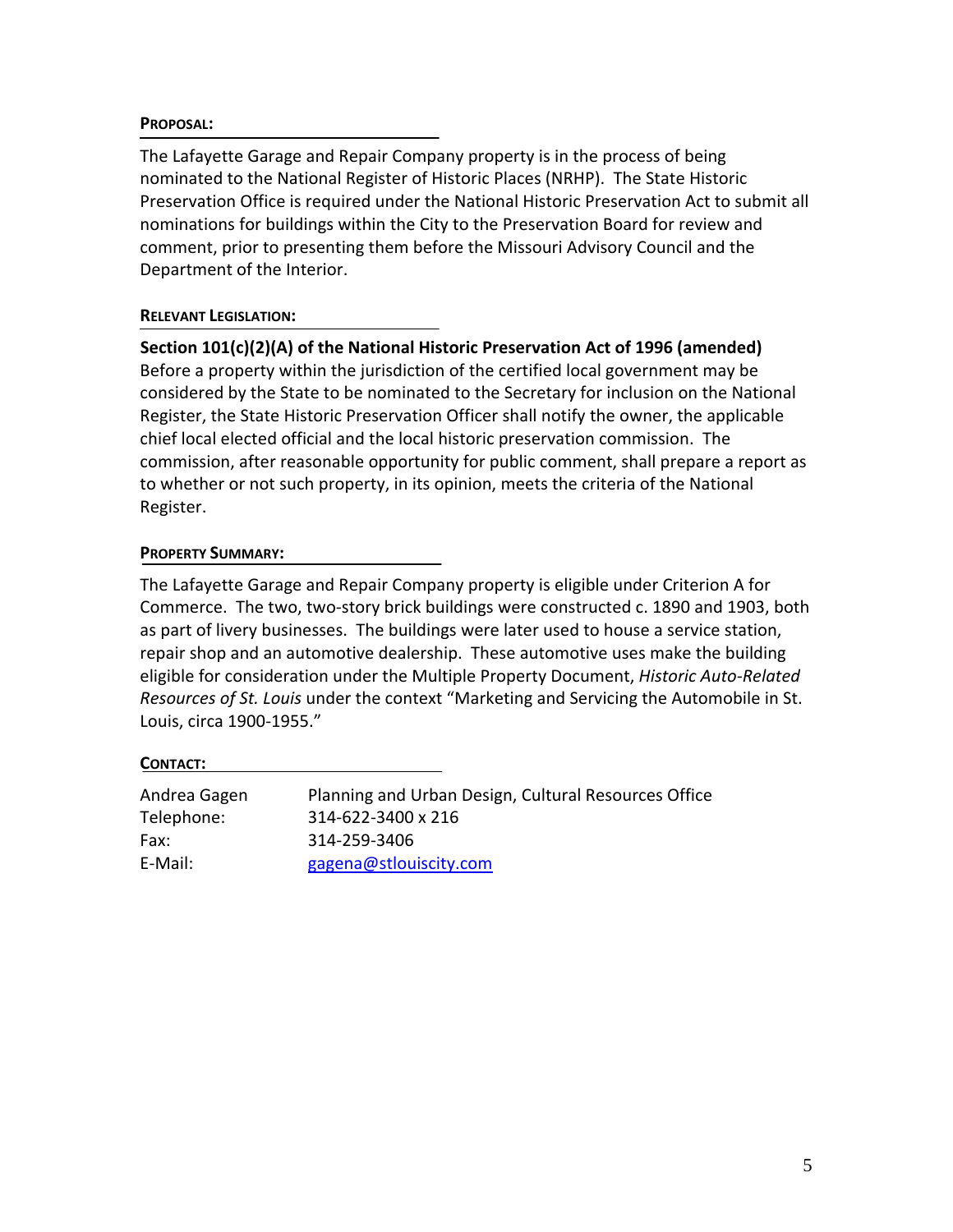

CITY OF ST. LOUIS **PLANNING & URBAN DESIGN AGENCY CULTURAL RESOURCES OFFICE** FRANCIS G. SLAY, Mayor

#### **D.**

| DATE:                                                       | July 25, 2011                                                                                                        |
|-------------------------------------------------------------|----------------------------------------------------------------------------------------------------------------------|
| STAFF:                                                      | Jan Cameron, Preservation Planner, Cultural Resources Office                                                         |
| SUBJECT:                                                    | Nomination to the National Register for the Reber Place Historic District                                            |
| <b>ADDRESS:</b>                                             | Roughly bounded by Arsenal Street, Kingshighway Boulevard, Southwest<br>Avenue and the alley east of Hereford Street |
| $\bullet$ $\bullet$ $\bullet$ $\bullet$ $\bullet$ $\bullet$ |                                                                                                                      |





**REBER PLACE**

### **OWNERS:**

Various

#### **PREPARER:**

Preservation Research Office Lynn Josse and Michael Allen

#### **PURPOSE:**

To review a historic district nomination to the National Register of Historic Places.

### **RECOMMENDATION:**

The Preservation Board should direct the staff to prepare a report for the State Historic Preservation Office that the district meets the requirements of National Register Criterion A.